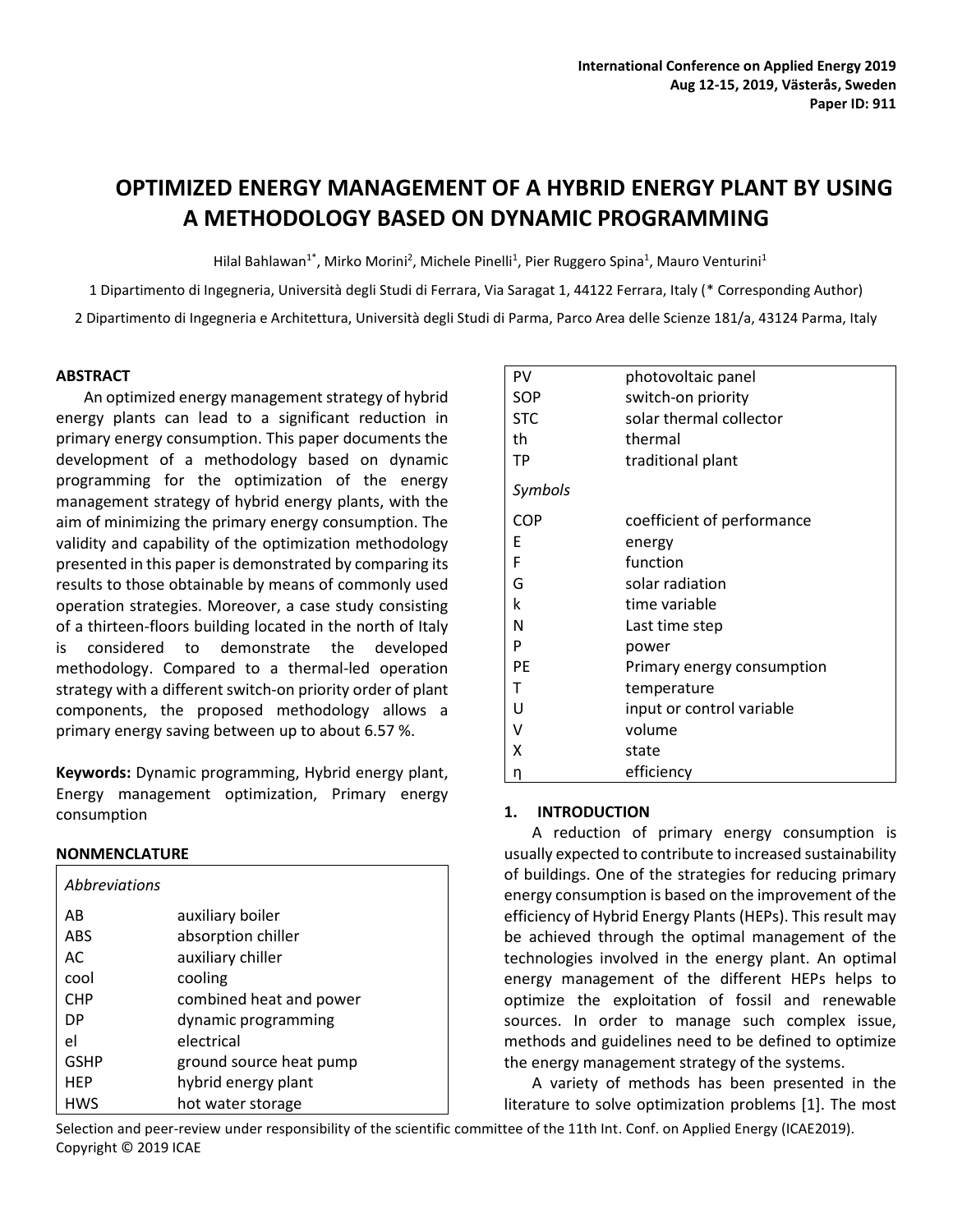prominent is linear programming, which can be only used to solve linear problems [2]. Other classes of optimization methods have been developed and proved to be effective in many applications [3]. Despite the advantages of some of these methods, there are still some disadvantages such as (i) long computational time, (ii) high memory usage and (iii) incapability to address the non-linear characteristics of the HEP [4]. Recently, Dynamic Programming (DP) has attracted lots of research in the area of energy systems [5]. In fact, DP has proved its ability to efficiently deal with linear and nonlinear objectives and constraints and obtain global optimal solutions in the discrete state space [6]. Several studies used the DP method to solve energy management and optimal control problems of hybrid energy plants [7, 8]. Compared to other optimization methods, DP algorithm proved to be a preferable method for solving the energy management problem of complex HEPs [9]. This paper introduces a DP based methodology for the optimization of the energy management of HEPS.

## **2. MATERIALS AND METHODS**

The energy management problem is solved by minimizing the energy consumed throughout the year and the analysis is carried out on an hourly basis. A model for the simulation of the HEP is implemented in Matlab®. The variability of the performance of the considered systems according to both external air temperature and load is also taken into account. The analysis is carried out on an hourly basis.

#### *2.1 The hybrid energy plant*

Figure 1 shows a scheme of plant layout. The HEP is composed of a solar thermal collector (STC), photovoltaic panel (PV), combined heat and power (CHP), ground source heat pump (GSHP), absorption chiller (ABS) and hot water storage (HWS). Moreover, a condensing boiler (AB) and a chiller (AC) are used as auxiliary systems.

As can be seen from Fig 1, the thermal demand for space heating and hot water can be met by the STC, CHP and GSHP, the cooling demand can be fulfilled by the ABS and GSHP, while the electricity energy demand can be met by the PV and CHP. In case the energy demands are not met by these systems, the AB ensure the fulfillment of the thermal demand, the AC ensure the fulfillment of the cooling demand, while the remaining electric energy demand is imported from the grid. Moreover, any excess of electricity, produced from the CHP and PV, is sent to the grid.



Fig 1 Schematic diagram of the HEP

#### *2.2 Optimization model*

In this paper, a solver developed by Sundstrom and Guzzella [10] and implemented in Matlab® is used to solve the optimization problem. The developed solver deals with discrete-time optimal-control problems using Bellman's DP algorithm. The formulation of the optimization problem requires a state-space representation of the model as follows:

$$
X_{s,k+1} = F(X_{s,k}, U_{s,k}, k) \tag{1}
$$

$$
E_{s,k} = Z(X_{s,k}, U_{s,k}, k) \tag{2}
$$

where *X* represents the state variables, *U* the input variables and *E* the output variables of the technology *s* at time step k.



Fig 2 Optimization flowchart of the DP method

As highlighted in Fig. 2, the first step of the optimization method consists of the definition of the control and state variables, then the problem must be formulated in the state-space representation. The optimization problem is solved by constructing a sequence of interrelated decisions called "backward DP optimization". In other words, the DP algorithm divides the original problem into simple sequences of problems and finds the optimal solution to these sub-problems. When the entire problem is solved, the optimal energy management strategy can be found by tracking back the optimal solution which were found for the small problems.

#### *2.3 State-space representation model*

In this work, two states are identified,  $X_{CHP}$  and  $X_{HWS}$ , corresponding to the CHP and HWS, respectively: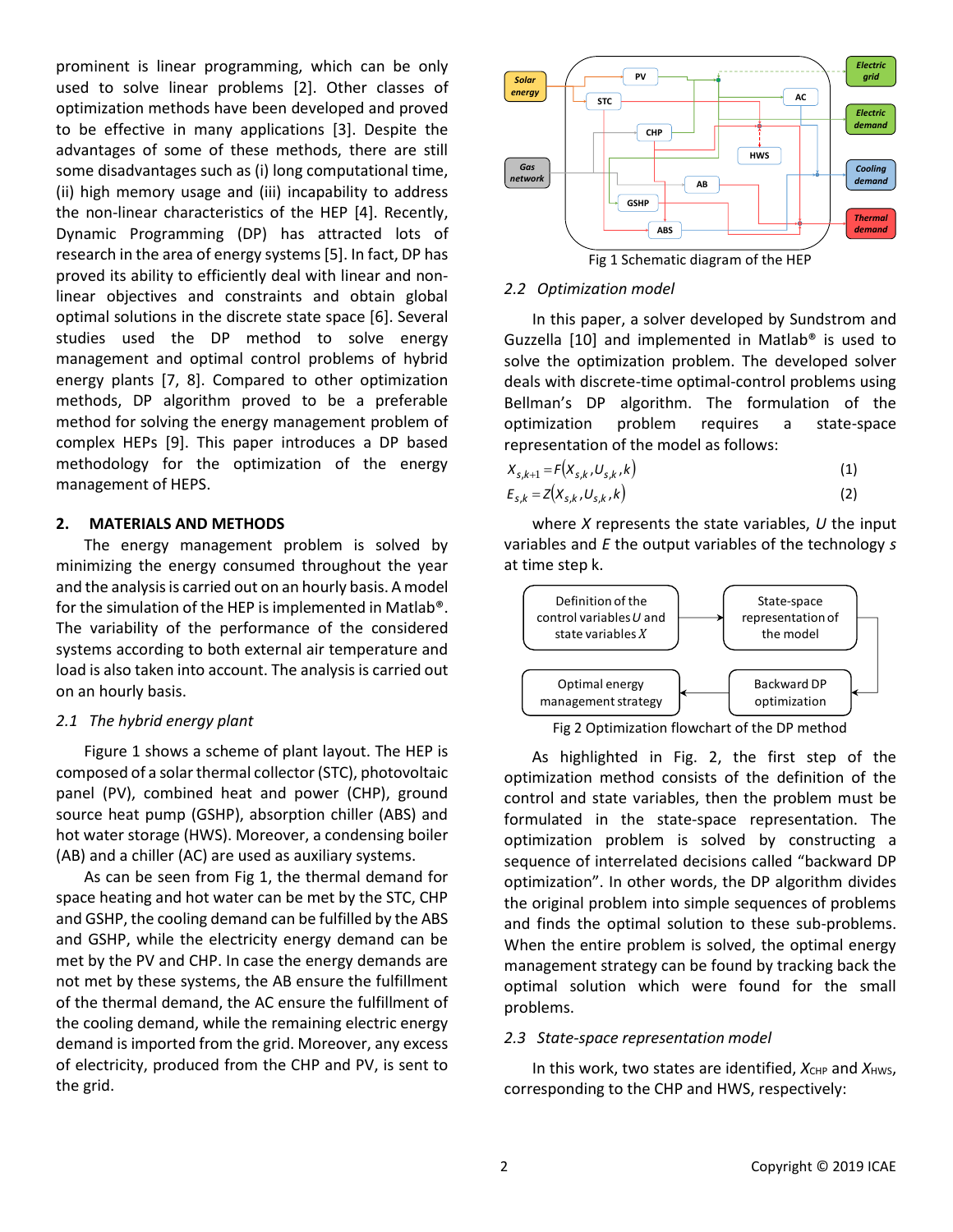$$
X_{\text{CHP},k+1} = \begin{cases} 1 & \text{if} & U_{\text{CHP},k} \neq 0 \\ 0 & \text{if} & U_{\text{CHP},k} = 0 \end{cases}
$$
(3)  

$$
X_{\text{HWS},k+1} = (1 - c_{\text{diss}}) \cdot (X_{\text{HWS},k} + E_{\text{HWS},\text{th,in},k} - E_{\text{HWS},\text{th,out},k})
$$
(4)

Where  $X_{CHP}$  represents the on-off condition of the CHP at the beginning of the  $k$ -th time step, while  $X_{HWS}$ represents the storage state of charge.

In order to control the HEP, four input variables  $U_{CHP}$ , U<sub>GSHP</sub>, U<sub>ABS</sub> and U<sub>HWS</sub> are identified. These are defined as the fraction of maximum energy output of the CHP, GSHP, ABS and HWS. The thermal and electrical energy output of the CHP system are calculated as follows:

$$
E_{\text{CHP,th},k} = U_{\text{CHP},k} \cdot P_{\text{CHP,th,max},k} \cdot \Delta k \tag{5}
$$

$$
E_{\text{CHP,el},k} = \eta_{\text{CHP,el}}(U_{\text{CHP}},k) \cdot \frac{E_{\text{CHP,th}}(U_{\text{CHP}},k)}{\eta_{\text{CHP,th}}(U_{\text{CHP}},T_k,k)}\tag{6}
$$

For the GSHP, the output thermal/cooling energy and the consumed electric energy are represented by the following equations:

$$
E_{\text{GSHP,th/cool},k} = U_{\text{GSHP},k} \cdot P_{\text{GSHP,th/cool,max},k} \cdot \Delta k \tag{7}
$$

$$
E_{\text{GSHP,el},k} = \frac{E_{\text{GSHP,th/cool}}(U_{\text{GSHP}},k)}{COP_{\text{GSHP,th/cool}}(U_{\text{GSHP}},T_k,k)}
$$
(8)

The cooling energy produced by the ABS is calculated as follows:

$$
E_{\text{ABS,cool},k} = U_{\text{ABS,k}} \cdot P_{\text{ABS,cool,max},k} \cdot \Delta k \tag{9}
$$

Moreover, the thermal energy taken form the storage is represented as follows:

$$
E_{\text{HWS,th,out},k} = U_{\text{HWS},k} \cdot X_{\text{HWS},k} \tag{10}
$$

Finally, the thermal energy and electric energy produced by the STC and the PV systems, are calculated by Eq. (11) and Eq. (12), respectively:

$$
E_{\text{STC},\text{th},k} = G_k \cdot A_{\text{STC}} \cdot \eta_{\text{STC},k} \cdot \Delta k \tag{11}
$$

$$
E_{\text{PV,th},k} = G_k \cdot A_{\text{PV}} \cdot \eta_{\text{PV},k} \cdot \Delta k \tag{12}
$$

Where  $G$  is the solar radiation expressed in  $[W/m^2]$ .

The primary energy consumed throughout the simulation period is defined as follows:

$$
PE = \sum_{k=1}^{N} PE_{\text{fuel,CHP},k} + PE_{\text{fuel,AB},k} + PE_{E_{\text{el,taken}}} - PE_{E_{\text{el,search}}}
$$
(13)

## *2.4 Case study*

A thirteen-floor building planned for commercial and office use in the north of Italy is considered as a case study. The thermal and electrical energy demands of a typical winter day and the cooling energy demand of a typical summer day are shown in Fig. 3.



Fig 3 Hourly thermal, cooling and electric enregy demands

It should be mentioned that the sizes of the HEP plant components are obtained from [11]. The air source heat pump considered in [11] is not included in this work because its size is lower than 10 % of the GSHP size. The sizes of the different technologies are summarized in Table 1.

|  |  |  |  | Table 1 Sizes of the HEP components |
|--|--|--|--|-------------------------------------|
|--|--|--|--|-------------------------------------|

| Component   | size                                                                                    | value   |
|-------------|-----------------------------------------------------------------------------------------|---------|
| PV          | $A_{PV}$ [m <sup>2</sup> ]                                                              | 209     |
| <b>STC</b>  | $ASTC$ [m <sup>2</sup> ]                                                                | 119     |
| <b>CHP</b>  | $P_{el,CHP,nom}$ [ $kWe$ ]                                                              | 100     |
| <b>GSHP</b> | $P_{\text{th}/\text{cool},\text{GSHP},\text{nom}}$ [kW <sub>th</sub> /kW <sub>c</sub> ] | 242/198 |
| ABS         | $P_{\text{cool,ABS,nom}}$ [ $\text{kWc}$ ]                                              | 109     |
| <b>HWS</b>  | $V_{HWS}$ [I]                                                                           | 1180    |
|             |                                                                                         |         |

# *2.5 Results*

In order to demonstrate the effectiveness of the proposed methodology, the results obtained by the DP method are compared to commonly used operation strategies. In particular, six Switch-on priority (SOP) energy management strategies are used as benchmarks [10]:

- SOP 1: STC, HWS, CHP, GSHP;
- SOP 2: STC, HWS, GSHP, CHP;
- SOP 3: STC, GSHP, HWS, CHP.

For SOP 1, 2 and 3, during summer, the ABS is activated first, followed by the reversible GSHP. SOP 4, 5 and 6 are equal to SOP 1, 2 and 3, respectively, but during summer the GSHP is activated first, followed by the ABS.

From the analysis of Table 2 it can be noted that the achievable primary energy saving ranges from about 0.34 % (compared to SOP 4) to 6.57 % (compared to SOP 3).

Table 2 Primary energy consumption for DP and SOP methods

|                  | DΡ     |         | <b>SOP</b>          |         |
|------------------|--------|---------|---------------------|---------|
| PF<br>[MWh/year] | 1091.8 | (SOP 1) | (SOP <sub>2</sub> ) | (SOP 3) |
|                  |        | 1112.6  | 1115.1              | 1168.6  |
|                  |        | (SOP 4) | (SOP <sub>5</sub> ) | (SOP 6) |
|                  |        | 1095.5  | 1098.0              | 1151.5  |